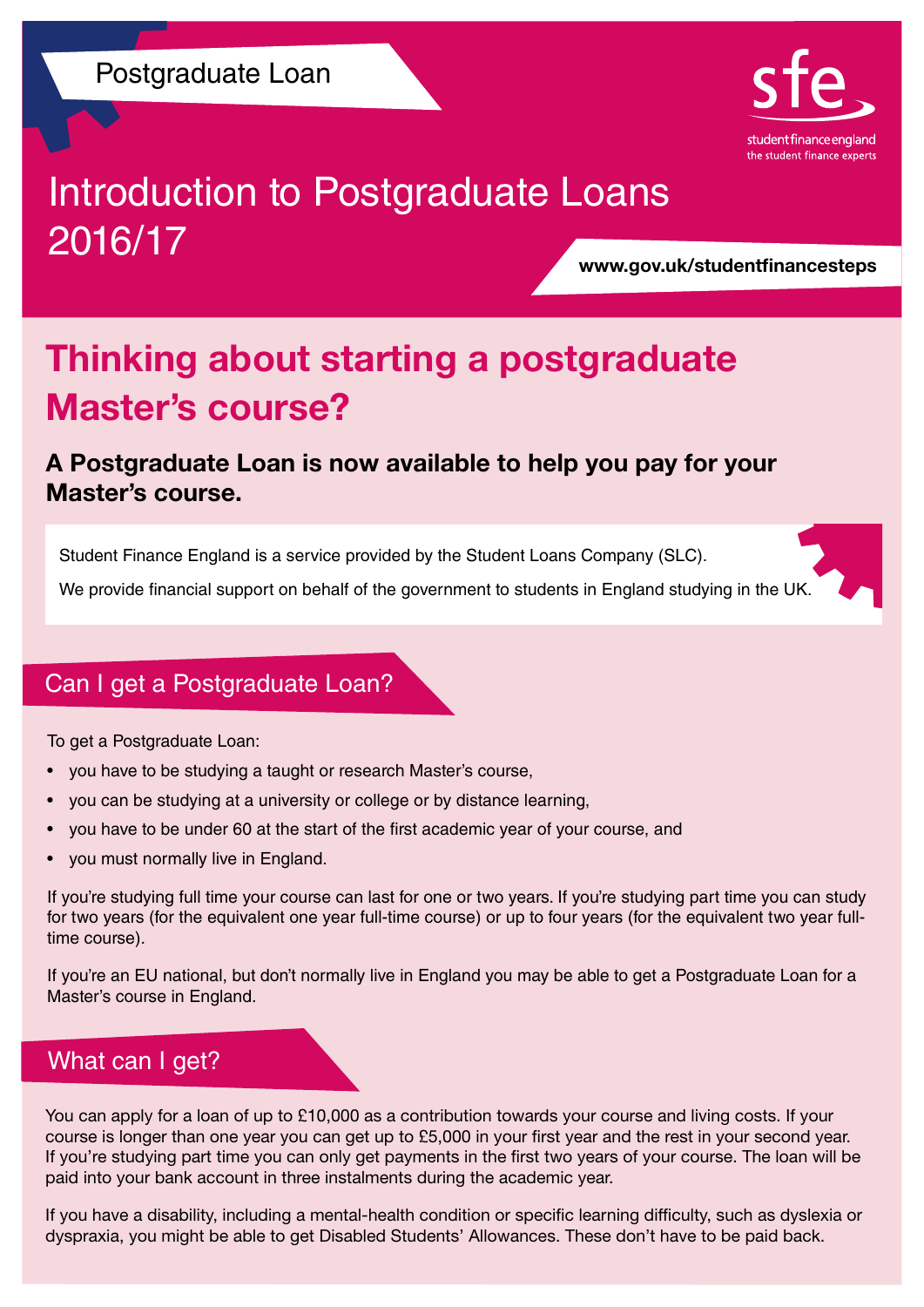

#### When can I apply?

You can apply for a Postgraduate Loan from summer 2016. You'll only have to apply once, even if your course is longer than one year.

#### Will I be charged interest on my loan?

Interest is charged at the Retail Price Index (RPI) plus 3% from the day we make your first payment until your loan is paid in full.

#### How do I repay my loan?

You have to repay any loan you borrow, but not until you've finished or left your course and your income is over £21,000 a year.

Repayments will be based on your income, not what you borrow.

If you're studying full time you'll start making repayments the April after you finish or leave your course. If you're studying part time you'll start making repayments the April two years after the start of your course or the April after you finish or leave your course, whichever comes first.

However, no repayments will be taken before April 2019 and you'll only start making repayments once your income is over the current threshold of £404 a week, £1,750 a month or £21,000 a year.

You'll repay 6% of what you earn over the threshold. So if you're paid monthly and earn £2,500 before tax you'll repay 6% of the difference between what you earn and the threshold (£1,750):

 $£2,500 - £1,750 = £750$ 

6% of  $£750 = £45$ 

So your Postgraduate Loan repayment would be £45 that month.